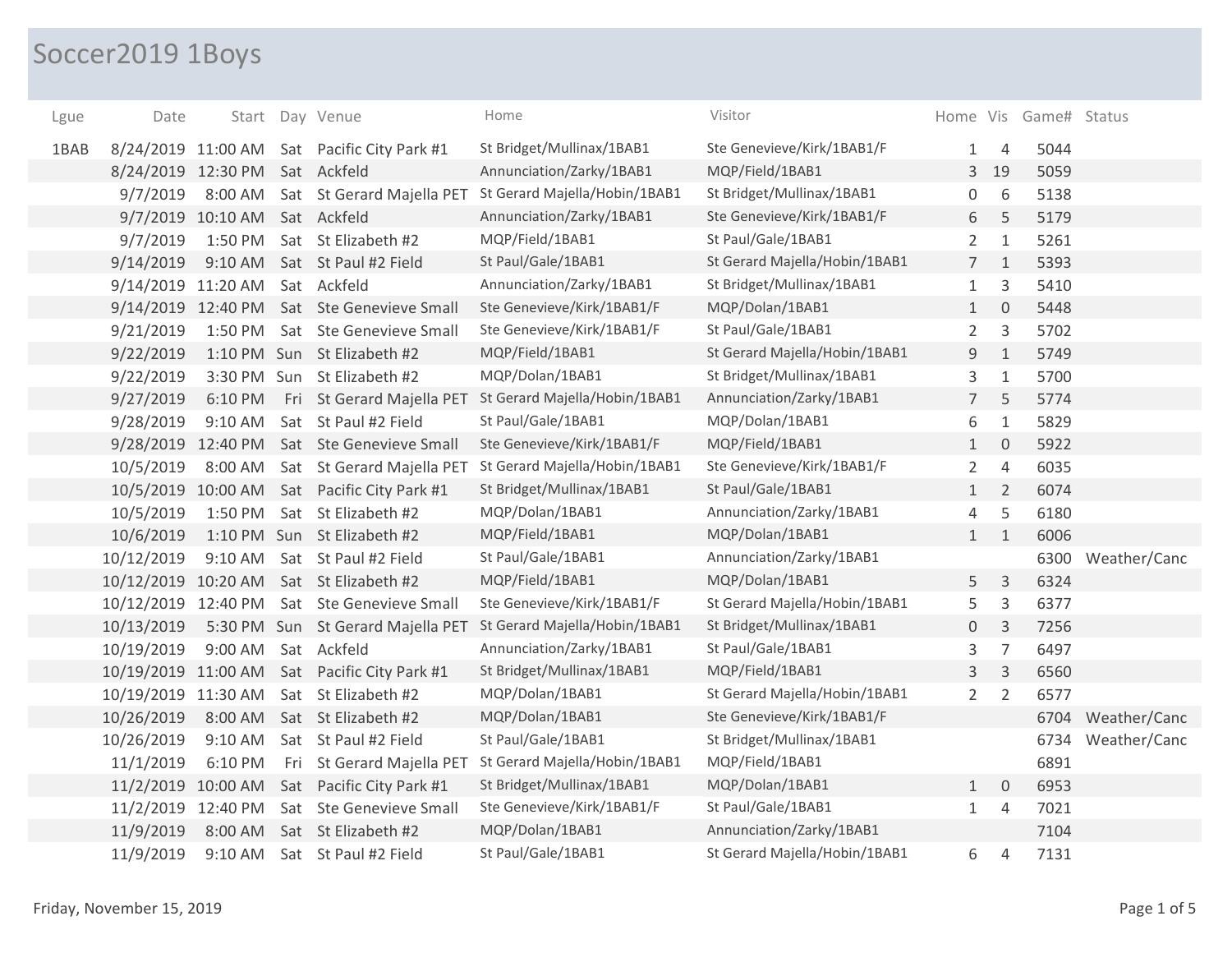| Lgue | Date                |                      | Start Day Venue                                        | Home                                                                                                 | Visitor                          |                |                     | Home Vis Game# Status |                   |
|------|---------------------|----------------------|--------------------------------------------------------|------------------------------------------------------------------------------------------------------|----------------------------------|----------------|---------------------|-----------------------|-------------------|
| 1BAB | 11/9/2019           |                      | 12:00 PM Sat Pacific City Park #1                      | St Bridget/Mullinax/1BAB1                                                                            | MQP/Field/1BAB1                  |                |                     | 7187                  |                   |
|      | 11/10/2019          |                      | 2:20 PM Sun St Elizabeth #2                            | MQP/Field/1BAB1                                                                                      | Annunciation/Zarky/1BAB1         |                |                     | 6731                  |                   |
|      | 11/16/2019          | 12:30 PM Sat Ackfeld |                                                        | Annunciation/Zarky/1BAB1                                                                             | Ste Genevieve/Kirk/1BAB1/F       |                |                     | 7275                  |                   |
| 1BAB | 8/24/2019           |                      | 8:00 AM Sat St Paul #2 Field                           | Christ Comm Luth/McAlister/1BAB MQP/Azar/1BAB2                                                       |                                  | $\mathbf{1}$   | 1                   | 5009                  |                   |
|      | 8/24/2019           |                      | 12:00 PM Sat Immacolata-Small                          | Immacolata/Heinen/1BAB2                                                                              | MQP/Morris/1BAB2                 | $\mathbf{2}$   | $\overline{4}$      | 5053                  |                   |
|      | 9/7/2019            | $9:10$ AM            | Sat St Paul #2 Field                                   | St Paul/Smith/1BAB2                                                                                  | Immacolata/Heinen/1BAB2          | 0              | 9                   | 5164                  |                   |
|      |                     |                      | 9/7/2019 10:50 AM Sat Immacolata-Small                 | Christ Comm Luth/McAlister/1BAB St Peter/Gross/1BAB2                                                 |                                  | $2^{\circ}$    | 2                   | 5197                  |                   |
|      | 9/7/2019            | 3:00 PM              | Sat St Elizabeth #2                                    | MQP/Azar/1BAB2                                                                                       | St Gerard Majella/Moriarty/1BAB2 | 0              | 0                   | 5277                  |                   |
|      | 9/7/2019            |                      |                                                        | 4:00 PM Sat St Luke #2 (Rich Hghts) Our Lady of Lourdes/Elias/1BAB2                                  | MQP/Morris/1BAB2                 | 4              | $\overline{4}$      | 5285                  |                   |
|      |                     |                      | 9/14/2019 10:20 AM Sat St Elizabeth #2                 | MQP/Morris/1BAB2                                                                                     | St Paul/Smith/1BAB2              | 4              | $\mathsf{O}\xspace$ | 5390                  |                   |
|      |                     |                      | 9/14/2019 11:30 AM Sat St Elizabeth #2                 | MQP/Azar/1BAB2                                                                                       | Christ Comm Luth/McAlister/1BAB  | 5.             | $\overline{2}$      | 5420                  |                   |
|      | 9/14/2019           |                      | 1:10 PM Sat Immacolata-Small                           | St Peter/Gross/1BAB2                                                                                 | Immacolata/Heinen/1BAB2          | 3              | $\overline{2}$      | 5454                  |                   |
|      | 9/14/2019           |                      |                                                        | 4:00 PM Sat St Luke #2 (Rich Hghts) St Gerard Majella/Moriarty/1BAB2 Our Lady of Lourdes/Elias/1BAB2 |                                  | 1              | $\mathbf 0$         | 5502                  |                   |
|      | 9/21/2019           | 9:40 AM              | Sat Immacolata-Small                                   | Immacolata/Heinen/1BAB2                                                                              | St Paul/Smith/1BAB2              | 6              | $\mathsf{O}\xspace$ | 5604                  |                   |
|      | 9/21/2019           |                      | 1:50 PM Sat St Elizabeth #2                            | MQP/Azar/1BAB2                                                                                       | St Peter/Gross/1BAB2             | 4              | 3                   | 5717                  |                   |
|      | 9/21/2019           |                      |                                                        | 4:00 PM Sat St Luke #2 (Rich Hghts) Our Lady of Lourdes/Elias/1BAB2                                  | Christ Comm Luth/McAlister/1BAB  | 4              | 1                   | 5725                  |                   |
|      | 9/28/2019           |                      | 9:10 AM Sat St Elizabeth #2                            | St Peter/Gross/1BAB2                                                                                 | MQP/Morris/1BAB2                 | 3              | $\overline{4}$      | 5826                  |                   |
|      |                     |                      | 9/28/2019 10:20 AM Sat St Paul #2 Field                | St Paul/Smith/1BAB2                                                                                  | St Gerard Majella/Moriarty/1BAB2 | $\mathbf{1}$   | $\mathbf{1}$        | 5863                  |                   |
|      |                     |                      | 9/28/2019 10:20 AM Sat St Elizabeth #2                 | MQP/Azar/1BAB2                                                                                       | Our Lady of Lourdes/Elias/1BAB2  | $\mathbf{2}$   | $\overline{4}$      | 5860                  |                   |
|      | 10/5/2019           |                      | 9:10 AM Sat St Paul #2 Field                           | Christ Comm Luth/McAlister/1BAB St Paul/Smith/1BAB2                                                  |                                  | 0              | $\mathbf 0$         | 6059                  |                   |
|      | 10/5/2019           |                      | 9:10 AM Sat St Gerard Majella PET                      | St Gerard Majella/Moriarty/1BAB2 Immacolata/Heinen/1BAB2                                             |                                  | 1              | 3                   | 6058                  |                   |
|      |                     |                      | 10/5/2019 12:00 PM Sat Immacolata-Small                | St Peter/Gross/1BAB2                                                                                 | Our Lady of Lourdes/Elias/1BAB2  |                |                     | 6129                  | Canc              |
|      | 10/5/2019           |                      | 3:00 PM Sat St Elizabeth #2                            | MQP/Morris/1BAB2                                                                                     | MQP/Azar/1BAB2                   | $2^{\circ}$    | $\mathbf{1}$        | 6201                  |                   |
|      |                     |                      | 10/12/2019 10:20 AM Sat St Paul #2 Field               | St Paul/Smith/1BAB2                                                                                  | MQP/Azar/1BAB2                   |                |                     | 6328                  | Weather/Canc      |
|      |                     |                      | 10/12/2019 11:30 AM Sat St Elizabeth #2                | MQP/Morris/1BAB2                                                                                     | St Gerard Majella/Moriarty/1BAB2 | 4              | 5                   | 6351                  |                   |
|      | 10/12/2019 12:00 PM |                      | Sat Immacolata-Small                                   | Immacolata/Heinen/1BAB2                                                                              | Christ Comm Luth/McAlister/1BAB  | 3              | 3                   | 6356                  |                   |
|      | 10/12/2019          |                      |                                                        | 4:00 PM Sat St Luke #2 (Rich Hghts) Our Lady of Lourdes/Elias/1BAB2                                  | St Peter/Gross/1BAB2             |                |                     |                       | 6425 Weather/Canc |
|      | 10/19/2019          | 9:10 AM              | Sat St Elizabeth #2                                    | Christ Comm Luth/McAlister/1BAB MQP/Morris/1BAB2                                                     |                                  | $\mathbf{1}$   | 4                   | 6513                  |                   |
|      | 10/19/2019          |                      | 9:10 AM Sat ZNGSSt Gerard Majella St Peter/Gross/1BAB2 |                                                                                                      | St Gerard Majella/Moriarty/1BAB2 |                |                     |                       | 6514 Vis Canc     |
|      |                     |                      | 10/19/2019 12:40 PM Sat St Elizabeth #2                | MQP/Azar/1BAB2                                                                                       | Immacolata/Heinen/1BAB2          |                |                     | 6603                  |                   |
|      | 10/19/2019          |                      |                                                        | 4:00 PM Sat St Luke #2 (Rich Hghts) Our Lady of Lourdes/Elias/1BAB2                                  | St Paul/Smith/1BAB2              | $\overline{7}$ | $\mathbf 0$         | 6651                  |                   |
|      | 10/26/2019          | 10:20 AM             | Sat St Paul #2 Field                                   | St Paul/Smith/1BAB2                                                                                  | St Peter/Gross/1BAB2             |                |                     | 6765                  | Weather/Canc      |
|      | 10/26/2019          | 12:00 PM             | Sat Immacolata-Small                                   | Immacolata/Heinen/1BAB2                                                                              | MQP/Azar/1BAB2                   |                |                     | 6795                  | Weather/Canc      |
|      | 10/26/2019          | 12:40 PM             | Sat St Gerard Majella PET                              | St Gerard Majella/Moriarty/1BAB2 Christ Comm Luth/McAlister/1BAB                                     |                                  |                |                     | 6811                  | Weather/Canc      |
|      | 10/26/2019          |                      | 4:00 PM Sat St Luke #2 (Rich Hghts) MQP/Morris/1BAB2   |                                                                                                      | Our Lady of Lourdes/Elias/1BAB2  |                |                     | 6858                  | Weather/Canc      |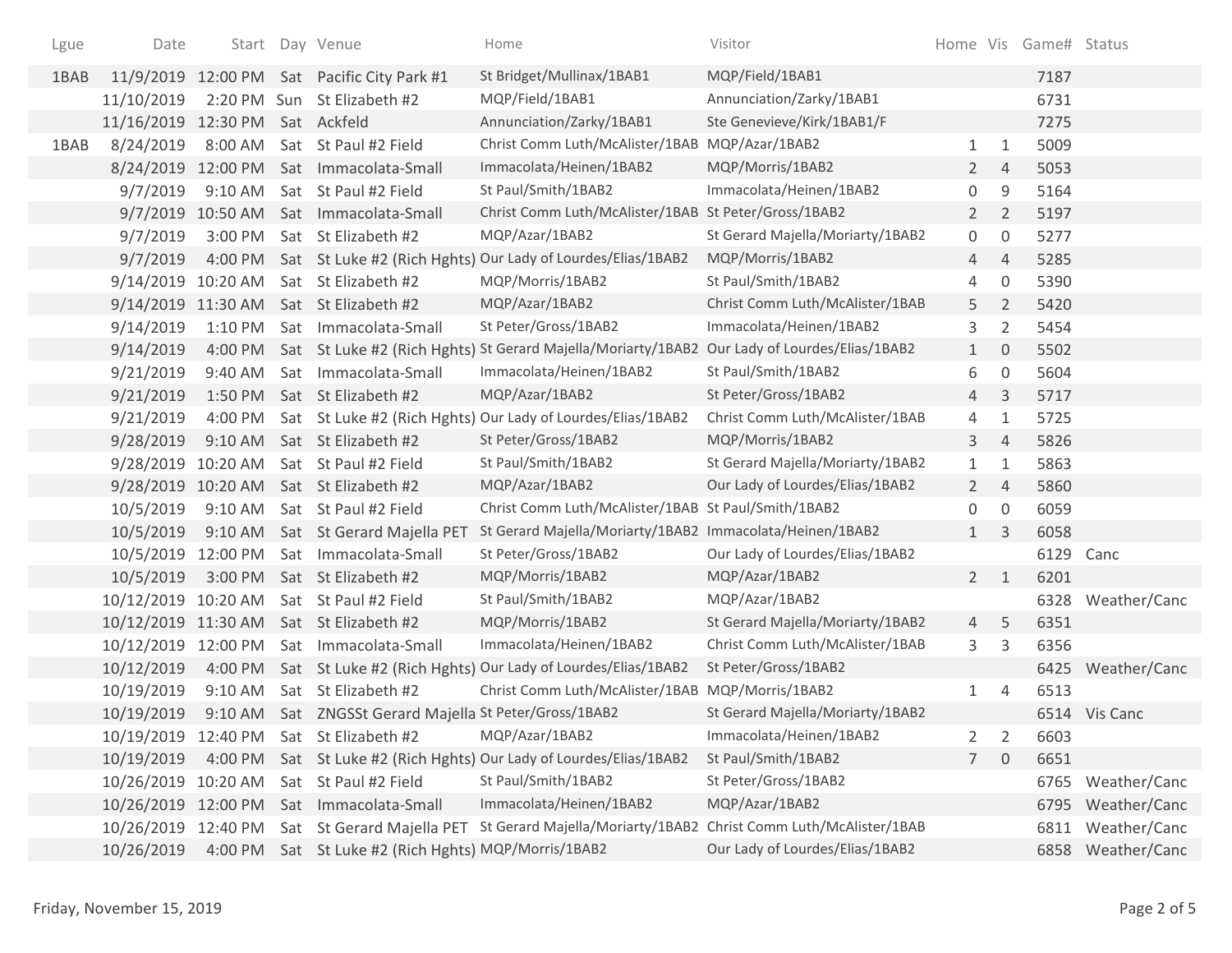| Lgue | Date                           |                      |     | Start Day Venue                         | Home                                                            | Visitor                          |                |                     | Home Vis Game# Status |                   |
|------|--------------------------------|----------------------|-----|-----------------------------------------|-----------------------------------------------------------------|----------------------------------|----------------|---------------------|-----------------------|-------------------|
| 1BAB | 11/1/2019                      | 7:20 PM              |     | Fri St Gerard Majella PET               | St Gerard Majella/Moriarty/1BAB2 MQP/Azar/1BAB2                 |                                  |                |                     | 6894                  |                   |
|      | 11/2/2019                      | $9:10$ AM            |     | Sat St Paul #2 Field                    | St Paul/Smith/1BAB2                                             | MQP/Morris/1BAB2                 | 0              | 8                   | 6939                  |                   |
|      | 11/2/2019                      | 9:40 AM              |     | Sat Immacolata-Small                    | Immacolata/Heinen/1BAB2                                         | Our Lady of Lourdes/Elias/1BAB2  | 3              | $\overline{2}$      | 6948                  |                   |
|      |                                |                      |     | 11/2/2019 10:50 AM Sat Immacolata-Small | St Peter/Gross/1BAB2                                            | Christ Comm Luth/McAlister/1BAB  | 6              | $\overline{2}$      | 6977                  |                   |
|      | 11/9/2019 10:50 AM             |                      | Sat | Immacolata-Small                        | Christ Comm Luth/McAlister/1BAB Our Lady of Lourdes/Elias/1BAB2 |                                  |                |                     | 7163                  |                   |
|      |                                |                      |     | 11/9/2019 12:00 PM Sat Immacolata-Small | Immacolata/Heinen/1BAB2                                         | St Peter/Gross/1BAB2             |                |                     | 7184                  |                   |
|      | 11/9/2019 12:40 PM             |                      |     | Sat St Gerard Majella PET               | St Gerard Majella/Moriarty/1BAB2 St Paul/Smith/1BAB2            |                                  |                |                     | 7202                  |                   |
|      | 11/16/2019                     |                      |     | 9:10 AM Sat St Gerard Majella PET       | MQP/Morris/1BAB2                                                | St Gerard Majella/Moriarty/1BAB2 |                |                     | 7263                  |                   |
| 1BCD | 8/24/2019                      | 9:00 AM              |     | Sat Ackfeld                             | St Michael/Givens/1BCD1/O                                       | Our Lady of the Pillar/Mahon/1BC | $\mathbf{1}$   | $\overline{2}$      | 5014                  |                   |
|      | 9/7/2019                       | 8:30 AM              |     | Sat Immacolata-Small                    | St Peter/Finney/1BCD1                                           | Our Lady of the Pillar/Mahon/1BC | 1              | 4                   | 5144                  |                   |
|      |                                | 9/7/2019 11:20 AM    |     | Sat Ackfeld                             | St Gerard Majella/Burr/1BCD1                                    | St Michael/Givens/1BCD1/O        | $\mathbf{1}$   | 6                   | 5206                  |                   |
|      | 9/7/2019                       | 12:00 PM             |     | Sat Holy Redeemer Field                 | Holy Redeemer/Roeslein/1BCD1                                    | St Peter/Triola/1BCD1            | 6              | 3                   | 5221                  |                   |
|      | 9/14/2019                      |                      |     | 8:00 AM Sat St Gerard Majella PET       | St Gerard Majella/Burr/1BCD1                                    | Our Lady of the Pillar/Mahon/1BC | 0              | 8                   | 5342                  |                   |
|      | 9/15/2019                      | 12:00 PM Sun         |     | Ackfeld                                 | St Michael/Givens/1BCD1/O                                       | St Peter/Finney/1BCD1            | 1              | 3                   | 5510                  |                   |
|      | 9/15/2019                      | 3:20 PM Sun          |     | Holy Redeemer Field                     | Holy Redeemer/Roeslein/1BCD1                                    | Our Lady of the Pillar/Mahon/1BC | $\overline{2}$ | 4                   | 5537                  |                   |
|      | 9/21/2019 10:50 AM             |                      | Sat | Immacolata-Small                        | St Peter/Triola/1BCD1                                           | Our Lady of the Pillar/Mahon/1BC | $\overline{2}$ | 5                   | 5638                  |                   |
|      | 9/21/2019                      | 1:10 PM              |     | Sat Holy Redeemer Field                 | St Peter/Finney/1BCD1                                           | Holy Redeemer/Roeslein/1BCD1     | $\mathbf{1}$   | $\mathbf{1}$        | 5683                  |                   |
|      | 9/22/2019                      | 12:00 PM Sun Ackfeld |     |                                         | St Michael/Givens/1BCD1/O                                       | St Gerard Majella/Burr/1BCD1     | 5              | $\mathsf{O}\xspace$ | 5735                  |                   |
|      | 9/27/2019                      | 7:20 PM              |     | Fri St Gerard Majella PET               | St Gerard Majella/Burr/1BCD1                                    | St Peter/Triola/1BCD1            | 0              | $\mathbf 0$         | 5779                  |                   |
|      | 9/28/2019                      | 1:10 PM              |     | Sat Holy Redeemer Field                 | Holy Redeemer/Roeslein/1BCD1                                    | St Peter/Finney/1BCD1            | 5              | 5                   | 5925                  |                   |
|      | 9/28/2019                      | 1:40 PM              |     | Sat Ackfeld                             | Our Lady of the Pillar/Mahon/1BC                                | St Michael/Givens/1BCD1/O        | $\overline{2}$ | $\mathbf{1}$        | 5935                  |                   |
|      | 10/4/2019                      | 6:10 PM              |     | Fri St Gerard Majella PET               | St Peter/Triola/1BCD1                                           | St Peter/Finney/1BCD1            | 8              | $\overline{2}$      | 6014                  |                   |
|      | 10/5/2019                      | 12:25 PM             |     | Sat Ackfeld                             | St Peter/Triola/1BCD1                                           | St Michael/Givens/1BCD1/O        | 4              | 8                   | 6136                  |                   |
|      | 10/5/2019                      | $1:10$ PM            |     | Sat Holy Redeemer Field                 | Holy Redeemer/Roeslein/1BCD1                                    | St Gerard Majella/Burr/1BCD1     | 7              | $\mathbf{1}$        | 6157                  |                   |
|      | 10/12/2019                     | 9:00 AM              |     | Sat Ackfeld                             | St Michael/Givens/1BCD1/O                                       | Holy Redeemer/Roeslein/1BCD1     | 5              | $\overline{4}$      | 6280                  |                   |
|      | 10/12/2019                     | 12:40 PM             |     | Sat St Gerard Majella PET               | St Gerard Majella/Burr/1BCD1                                    | St Peter/Finney/1BCD1            | 0              | 5                   | 6376                  |                   |
|      | 10/12/2019                     | 3:00 PM              |     | Sat Ste Genevieve Small                 | Our Lady of the Pillar/Mahon/1BC                                | St Peter/Triola/1BCD1            | $\overline{2}$ | $1\,$               | 6418                  |                   |
|      | 10/19/2019                     | 8:00 AM              |     | Sat St Gerard Majella PET               | St Gerard Majella/Burr/1BCD1                                    | Holy Redeemer/Roeslein/1BCD1     | 4              | $\overline{2}$      | 6488                  |                   |
|      | 10/19/2019                     |                      |     | 1:50 PM Sat Ste Genevieve Small         | St Peter/Finney/1BCD1                                           | St Peter/Triola/1BCD1            | 3              | $\mathbf 0$         | 6629                  |                   |
|      | 10/26/2019                     |                      |     | 8:30 AM Sat Holy Redeemer Field         | St Peter/Triola/1BCD1                                           | Holy Redeemer/Roeslein/1BCD1     |                |                     |                       | 6711 Weather/Canc |
|      | 10/26/2019                     |                      |     | 12:40 PM Sat Ste Genevieve Small        | Our Lady of the Pillar/Mahon/1BC St Peter/Finney/1BCD1          |                                  |                |                     |                       | 6812 Weather/Canc |
|      | 11/2/2019                      |                      |     | 9:10 AM Sat St Gerard Majella PET       | St Peter/Triola/1BCD1                                           | St Gerard Majella/Burr/1BCD1     |                |                     | 6937                  |                   |
|      | 11/2/2019 10:10 AM Sat Ackfeld |                      |     |                                         | St Peter/Finney/1BCD1                                           | St Michael/Givens/1BCD1/O        | 3              | $\overline{4}$      | 6957                  |                   |
|      | 11/2/2019                      | $1:10$ PM            |     | Sat Holy Redeemer Field                 | Our Lady of the Pillar/Mahon/1BC                                | Holy Redeemer/Roeslein/1BCD1     |                |                     | 7023                  |                   |
|      | 11/9/2019                      | 9:00 AM              |     | Sat Ackfeld                             | St Michael/Givens/1BCD1/O                                       | St Peter/Triola/1BCD1            | 4              | 3                   | 7115                  |                   |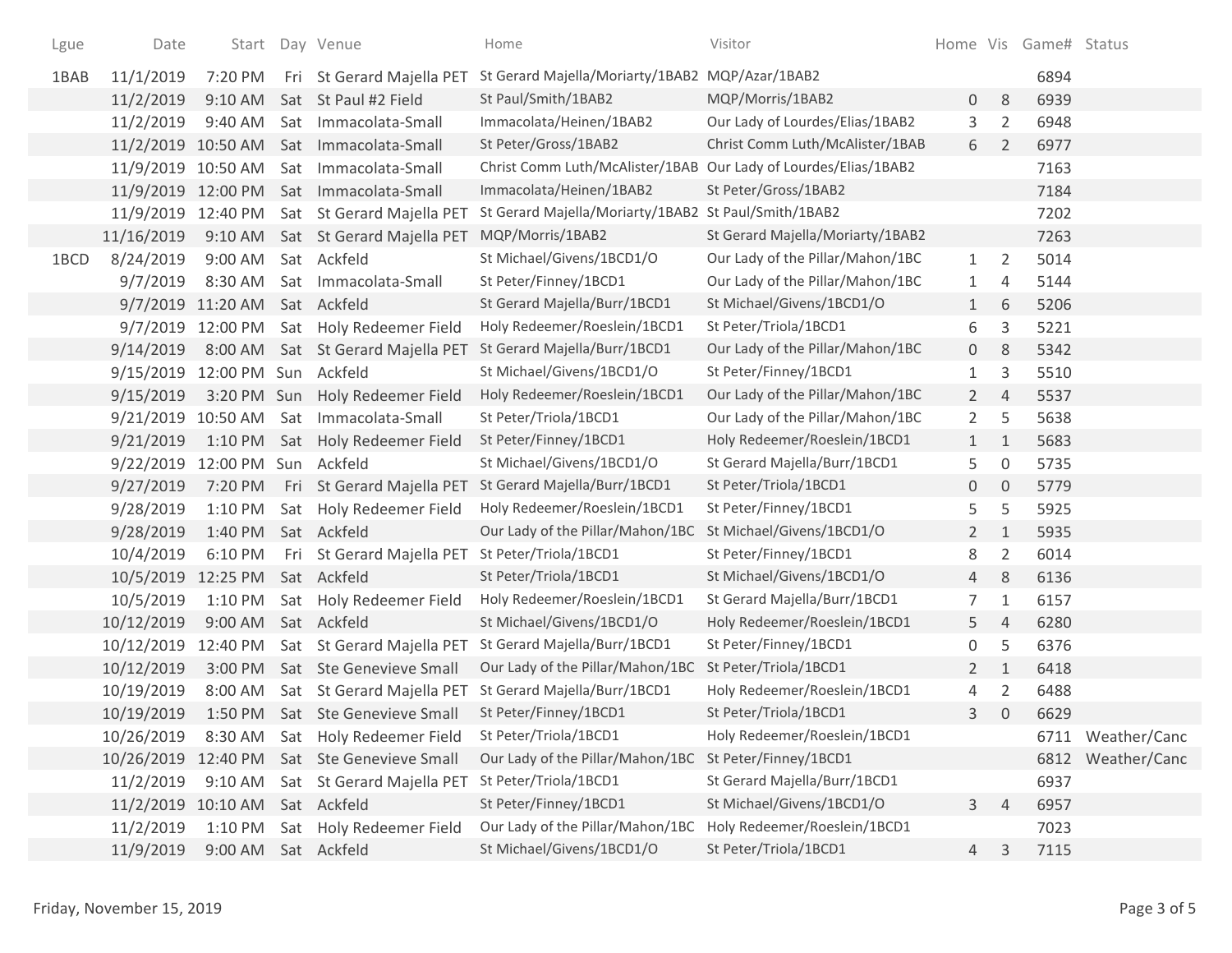| Lgue | Date       |                     | Start Day Venue                                                    | Home                                                       | Visitor                      |                |                  | Home Vis Game# Status |                   |
|------|------------|---------------------|--------------------------------------------------------------------|------------------------------------------------------------|------------------------------|----------------|------------------|-----------------------|-------------------|
| 1BCD |            |                     | 11/9/2019 10:20 AM Sat St Gerard Majella PET St Peter/Finney/1BCD1 |                                                            | St Gerard Majella/Burr/1BCD1 |                |                  | 7155                  |                   |
|      | 11/16/2019 | 9:00 AM             | Sat Ackfeld                                                        | Holy Redeemer/Roeslein/1BCD1                               | St Michael/Givens/1BCD1/O    |                |                  | 7261                  |                   |
|      | 11/16/2019 | 12:40 PM            |                                                                    | Sat St Gerard Majella PET Our Lady of the Pillar/Mahon/1BC | St Gerard Majella/Burr/1BCD1 |                |                  | 7276                  |                   |
| 1BCD | 8/23/2019  | 7:00 PM             |                                                                    | Fri Our Lady of Prov Field #Holy Redeemer/Byrne/1BCD2      | Our Lady of Prov/Berry/1BCD2 | 2              | 6                | 5005                  |                   |
|      | 9/7/2019   | 10:20 AM            |                                                                    | Sat Our Lady of Prov Field Our Lady of Prov/Berry/1BCD2    | St Peter/Dare/1BCD2          | $\mathbf{1}$   | 1                | 5184                  |                   |
|      | 9/7/2019   | 1:10 PM             | Sat Holy Redeemer Field                                            | St Peter/Strahlman/1BCD2                                   | Holy Redeemer/Malloy/1BCD2   | $\overline{0}$ | 2                | 5245                  |                   |
|      | 9/7/2019   | 1:40 PM             | Sat Ackfeld                                                        | St Michael/Givens/1BCD2/T                                  | Sacred Heart VP/Tabash/1BCD2 | $2^{\circ}$    | $\overline{2}$   | 5253                  |                   |
|      | 9/8/2019   |                     | 3:20 PM Sun Holy Redeemer Field                                    | St Michael/Givens/1BCD2/T                                  | Holy Redeemer/Byrne/1BCD2    |                |                  | 5312                  | Weather/Canc      |
|      | 9/14/2019  | 10:50 AM            | Sat Holy Redeemer Field                                            | Holy Redeemer/Malloy/1BCD2                                 | Sacred Heart VP/Tabash/1BCD2 | 0              | 0                | 5403                  |                   |
|      | 9/14/2019  | 4:00 PM             | Sat Ackfeld                                                        | St Michael/Givens/1BCD2/T                                  | Holy Redeemer/Byrne/1BCD2    | $\overline{4}$ | $\overline{2}$   | 5499                  |                   |
|      | 9/15/2019  | 3:30 PM Sun Ackfeld |                                                                    | St Peter/Dare/1BCD2                                        | St Michael/Givens/1BCD2/T    | 1              | 0                | 5540                  |                   |
|      | 9/21/2019  | 8:30 AM             | Sat Holy Redeemer Field                                            | Holy Redeemer/Byrne/1BCD2                                  | Ste Genevieve/Kirk/1BCD2/H   | 4              | $\overline{4}$   | 5576                  |                   |
|      | 9/21/2019  | $9:10$ AM           |                                                                    | Sat Our Lady of Prov Field Our Lady of Prov/Berry/1BCD2    | Holy Redeemer/Malloy/1BCD2   | $\mathbf{1}$   | 1                | 5591                  |                   |
|      | 9/21/2019  | 10:10 AM            | Sat Ackfeld                                                        | St Peter/Dare/1BCD2                                        | St Michael/Givens/1BCD2/T    | $\mathbf{1}$   | 3                | 5610                  |                   |
|      | 9/21/2019  | $1:50$ PM           |                                                                    | Sat Sacred Heart VP Field #Sacred Heart VP/Tabash/1BCD2    | St Peter/Strahlman/1BCD2     | 0              | 4                | 5697                  |                   |
|      | 9/28/2019  | $9:10$ AM           |                                                                    | Sat Sacred Heart VP Field #Sacred Heart VP/Tabash/1BCD2    | Holy Redeemer/Byrne/1BCD2    | 0              | $\overline{4}$   | 5824                  |                   |
|      | 9/28/2019  | 9:10 AM             |                                                                    | Sat Our Lady of Prov Field Our Lady of Prov/Berry/1BCD2    | St Michael/Givens/1BCD2/T    | 3              | $\boldsymbol{0}$ | 5823                  |                   |
|      | 9/28/2019  | 3:00 PM             | Sat Ste Genevieve Small                                            | St Peter/Strahlman/1BCD2                                   | St Peter/Dare/1BCD2          | 4              | $\mathbf{1}$     | 5965                  |                   |
|      | 9/29/2019  |                     | 3:20 PM Sun Holy Redeemer Field                                    | Holy Redeemer/Malloy/1BCD2                                 | Holy Redeemer/Byrne/1BCD2    | 0              | $\overline{4}$   | 5999                  |                   |
|      | 10/5/2019  | 10:10 AM            | Sat Ackfeld                                                        | St Michael/Givens/1BCD2/T                                  | St Peter/Strahlman/1BCD2     | 5              | 1                | 6077                  |                   |
|      | 10/5/2019  | 12:00 PM            | Sat Holy Redeemer Field                                            | Our Lady of Prov/Berry/1BCD2                               | Holy Redeemer/Byrne/1BCD2    | 3 <sup>1</sup> | $\overline{2}$   | 6127                  |                   |
|      | 10/5/2019  | 1:50 PM             |                                                                    | Sat Sacred Heart VP Field #Sacred Heart VP/Tabash/1BCD2    | St Peter/Dare/1BCD2          | 1              | 0                | 6177                  |                   |
|      | 10/5/2019  | 3:00 PM             | Sat Ste Genevieve Small                                            | Ste Genevieve/Kirk/1BCD2/H                                 | Holy Redeemer/Malloy/1BCD2   | $\overline{0}$ | 0                | 6204                  |                   |
|      | 10/12/2019 | 9:40 AM             | Sat Holy Redeemer Field                                            | St Peter/Dare/1BCD2                                        | Holy Redeemer/Malloy/1BCD2   | $\mathbf{2}$   | $\mathbf{1}$     | 6306                  |                   |
|      | 10/12/2019 | 11:30 AM            |                                                                    | Sat Sacred Heart VP Field #Sacred Heart VP/Tabash/1BCD2    | St Michael/Givens/1BCD2/T    | $\mathbf{2}$   | 0                | 6348                  |                   |
|      | 10/13/2019 | 3:20 PM             | Sun Holy Redeemer Field                                            | Holy Redeemer/Byrne/1BCD2                                  | St Peter/Strahlman/1BCD2     | 4              | 5                | 6453                  |                   |
|      | 10/19/2019 | 8:30 AM             | Sat Holy Redeemer Field                                            | Holy Redeemer/Malloy/1BCD2                                 | St Michael/Givens/1BCD2/T    | 0              | $\overline{2}$   | 6494                  |                   |
|      | 10/19/2019 | 9:40 AM             | Sat Immacolata-Small                                               | St Peter/Strahlman/1BCD2                                   | Our Lady of Prov/Berry/1BCD2 | $\mathbf{2}$   | 3                | 6524                  |                   |
|      | 10/19/2019 |                     | 3:00 PM Sat Ste Genevieve Small                                    | Ste Genevieve/Kirk/1BCD2/H                                 | Sacred Heart VP/Tabash/1BCD2 | 4              | 0                | 6645                  |                   |
|      | 10/26/2019 | 9:10 AM             | Sat Our Lady of Prov Field                                         | St Peter/Strahlman/1BCD2                                   | Our Lady of Prov/Berry/1BCD2 |                |                  |                       | 6728 Weather/Canc |
|      | 10/26/2019 | 2:20 PM             | Sat Holy Redeemer Field                                            | Holy Redeemer/Malloy/1BCD2                                 | St Peter/Dare/1BCD2          |                |                  |                       | 6836 Weather/Canc |
|      | 10/27/2019 | 3:20 PM Sun         | Holy Redeemer Field                                                | Holy Redeemer/Byrne/1BCD2                                  | Sacred Heart VP/Tabash/1BCD2 |                |                  | 6882                  | Weather/Canc      |
|      | 11/2/2019  | 9:40 AM             | Sat Holy Redeemer Field                                            | St Peter/Dare/1BCD2                                        | Holy Redeemer/Byrne/1BCD2    |                |                  | 6946                  |                   |
|      | 11/2/2019  | 10:20 AM            | Sat Ste Genevieve Small                                            | St Peter/Strahlman/1BCD2                                   | Ste Genevieve/Kirk/1BCD2/H   | $\mathbf{2}$   | 4                | 6971                  |                   |
|      | 11/2/2019  | 1:50 PM             |                                                                    | Sat Sacred Heart VP Field #Sacred Heart VP/Tabash/1BCD2    | Our Lady of Prov/Berry/1BCD2 | 0              | 1                | 7039                  |                   |